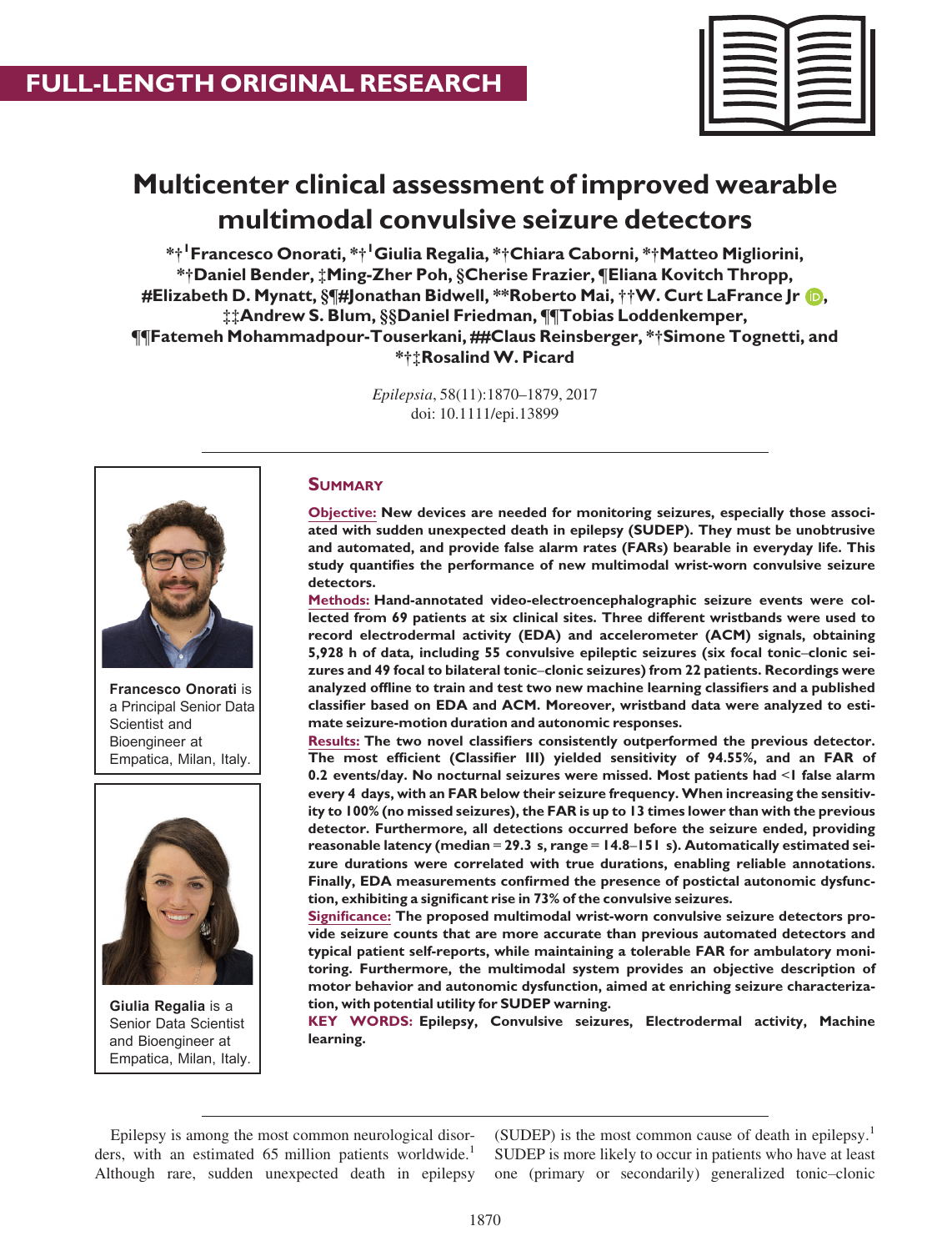## **KEY POINTS**

- Two multimodal automated convulsive seizure detectors were developed using accelerometry and electrodermal activity data, recorded with wrist-worn devices
- A more diverse pool of data than prior clinical studies (55 seizures, 22 adult and pediatric patients, six sites, three devices) was used to test the algorithms
- Direct comparison with the best state-of-the-art system using accelerometry and electrodermal activity showed significantly higher sensitivity ( $\approx 95\%$ )
- Most patients had <1 false alarm every 4 days, and 90% of patients had a rate of false alarms lower than their seizure rate; no false alarms occurred during resting periods
- In addition to seizure detection, the algorithm allowed reliable annotation of motor convulsion lengths and revealed postictal autonomic dysfunction in 73% of cases

(GTC) seizure a year, and when a patient is unattended after a seizure. $2,3$  Although SUDEP's general cause remains unknown, SUDEP can occur after prolonged postictal generalized electroencephalographic suppression (PGES), and is associated with autonomic dysfunction such as terminal apnea preceding terminal asystole. $4-6$  It is crucial to develop systems to detect seizures, to measure possible biomarkers of SUDEP, and to alert caregivers for assistance, as an early application of aid can be protective.<sup>6,7</sup>

The gold standard for monitoring seizures is video-electroencephalography (v-EEG) in epilepsy monitoring units (EMUs), an impractical procedure for long-term use. Moreover, patients may experience seizures with different semiology, or may not experience any during admission. Today's clinical trials rely on seizure counts and symptoms observed by patients/caregivers, although self-reported counts are often inaccurate, $8$  especially during sleep.<sup>9</sup>

Wearable automated seizure detectors may improve existing practice by providing continuous ambulatory monitoring, potentially more accurate seizure counts, and alerts for early intervention.<sup>10–12</sup> Existing automated seizure  $\det$  detectors<sup>11</sup> measure motion to detect seizures with a motor manifestation. Algorithms based on wrist acceleration (accelerometer  $[ACM]$ <sup>13–15</sup> or electromyogram  $(EMG)$ <sup>16,17</sup>

have been commercialized into the SmartWatch,<sup>13,18</sup> Epi-Care Free watch,<sup>15,19</sup> Epilert,<sup>14</sup> Brain Sentinel,<sup>16</sup> and EDDI alarm.<sup>17</sup> Except for two studies,<sup>15,18</sup> most algorithms have been tested on relatively small datasets (regarding number of seizures and recording hours), which prevents robust estimates of sensitivity and false alarm rates (FARs). Rarely are objective characterizations about seizure events, beyond seizure counts, provided to the patient or clinician.<sup>11</sup>

Although only small studies have been performed to date, multimodal systems (e.g., combining ACM with  $EMG<sup>20,21</sup>$ or with electrodermal activity  $[EDA]^{22}$ ) have shown increased sensitivity with reduced false alarms. $10,12$  Moreover, physiological parameters may be useful to assess SUDEP risk; for example, the amplitude of EDA accompanying GTC seizures has been shown to correlate to the duration of PGES. $^{23}$ 

In this work, we started from a pioneering study on secondarily GTC seizures, that is, focal motor to bilateral tonic– clonic (FTCb) seizures, showing that combining EDA with ACM leads to more sensitive and specific detection than ACM alone. $^{22}$  The combination takes advantage of the detection, by a comfortably worn wristband, of a wide range of motor seizures using ACM sensors—tonic–clonic, tonic, clonic, myoclonic, hypermotor $24$ —and of the measurement of the sympathetic nervous system activity using  $EDA$ ,<sup>25</sup> including periictal autonomic dysregulation.6,23,26 The primary contribution of this work is two improved detection algorithms trained on a significantly larger dataset containing focal motor tonic–clonic (FTC) and FTCb seizures (hereafter referred to as convulsive seizures [CSs]). The secondary contribution is a new automated ability to quantify each seizure's autonomic dysfunction and motor duration to help objectively characterize seizures and possible biomarkers of SUDEP.

## **METHODS**

#### Patients

Sixty-nine patients diagnosed with epilepsy (24 children, age =  $4-18$  years, median = 14 years, nine females; 45 adults, age  $= 19-60$  years, median  $= 37$  years, 28 females) were admitted for v-EEG monitoring at six clinical sites: Children's Hospital Boston (14 patients), New York University Langone Medical Center (18 patients), Rhode Island Hospital (five patients), Emory University Hospital

1 Equally contributing authors.

Accepted August 23, 2017; Early View publication October 4, 2017.

<sup>\*</sup>Empatica, Milan, Italy; †Empatica, Cambridge, Massachusetts, U.S.A.; ‡MIT Media Lab, Massachusetts Institute of Technology, Cambridge, Massachusetts, U.S.A.; §Emory University Hospital Midtown, Atlanta, Georgia, U.S.A.; ¶Children's Healthcare of Atlanta, Atlanta, Georgia, U.S.A.; #Georgia Institute of Technology, Atlanta, Georgia, U.S.A.; \*\*Claudio Munari Epilepsy Surgery Center, Niguarda Hospital, Milan, Italy; ††Division of Neuropsychiatry and Behavioral Neurology, Rhode Island Hospital, Brown University, Providence, Rhode Island, U.S.A.; ‡‡Department of Neurology, Rhode Island Hospital, Brown University, Providence, Rhode Island, U.S.A.; §§Department of Neurology, New York University Langone Medical Center, New York, New York, U.S.A.; ¶¶Department of Neurology, Boston Children's Hospital, Boston, Massachusetts, U.S.A.; and ##Department of Neurology, Brigham and Women's Hospital, Boston, Massachusetts, U.S.A.

Address correspondence to Giulia Regalia, via Stendhal 36, 20144 Milan, Italy. E-mail: gr@empatica.com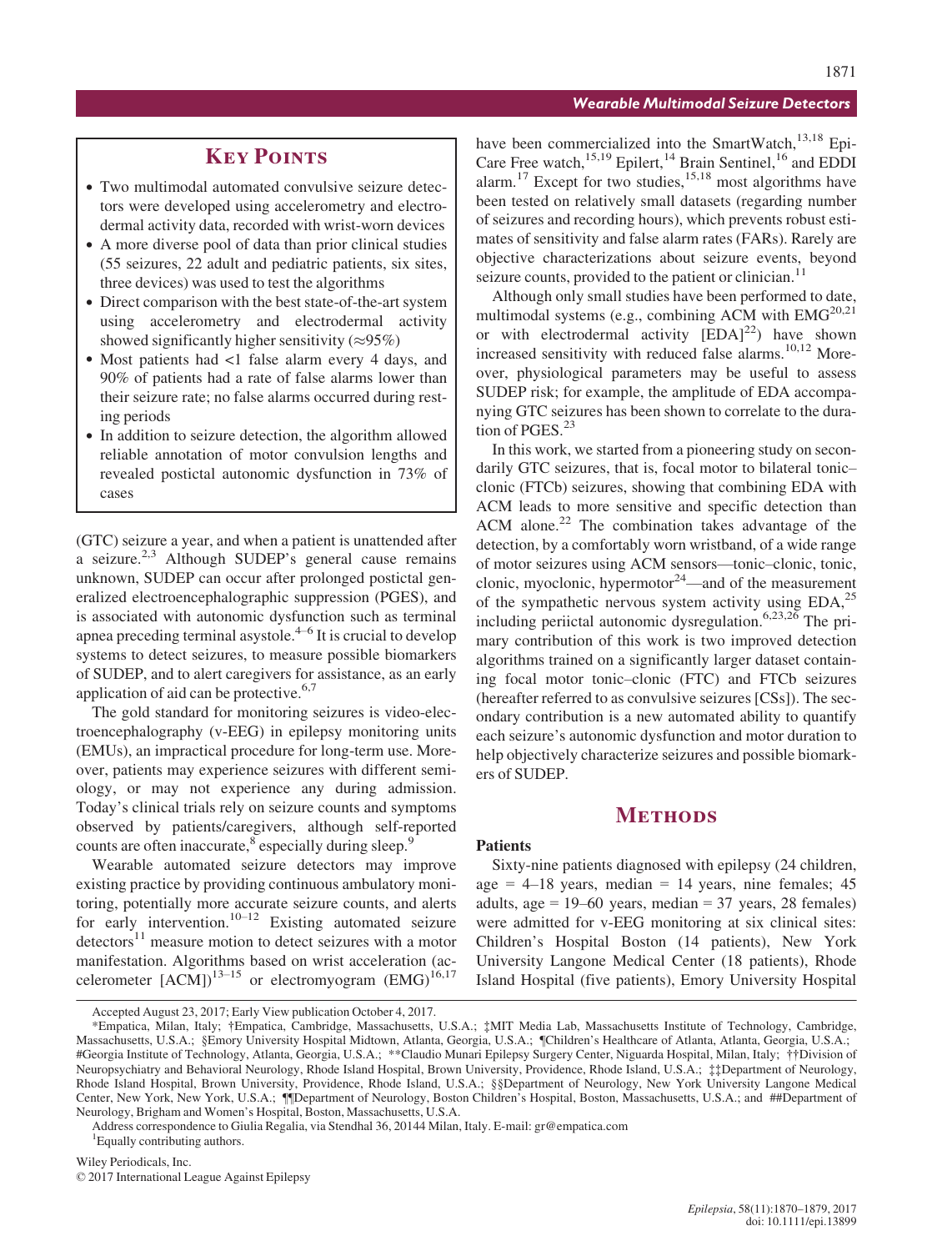and Children's Healthcare of Atlanta (15 patients), Egleston and Scottish Rite hospitals (12 patients), and Niguarda Hospital (five patients). The study was approved by their institutional review boards, and participants (or their caregivers) provided written informed consent. Two board-certified clinical neurophysiologists at each clinic examined the v-EEG recording and labeled the EEG seizure onset time and the duration of clinically relevant variations in the v-EEG signals. Seizure terminology was revised according to the International League against Epilepsy seizure classification.<sup>27</sup>

#### Wrist acceleration and EDA recordings

During v-EEG monitoring, patients wore one of three wristbands measuring ACM and EDA, synchronized with the v-EEG at the start of each monitoring period. Wristbands included the E3 and E4 (Empatica), and the iCalm (MIT Media Lab), all featuring comparable embedded three-axis ACM sensors and EDA sensors placed on the ventral side of the forearm. If seizure semiology reported an asymmetric involvement of arms, the wristband was placed on the wrist, where convulsions appeared earlier and/or were more evident; otherwise the device was usually worn on the nondominant arm. Five patients wore devices on both wrists. The resulting dataset consisted of 247 days (5,928 h; per patient median = 74.3 h, range = 3.5–386.8 h) of ACM and EDA measurements.

#### Seizure detection: development of automated classifiers based on wristband data

The next step was to build an automated classifier that could detect whether ACM and EDA measurements exhibited seizure patterns. The process is depicted in Fig. 1. Starting from the feature set introduced in prior work,<sup>22</sup> a feature set derived from time-domain, frequency-domain, and nonlinear analyses was constructed. The features were computed on 10-s epochs of three-axis ACM, ACM magnitude, and EDA signals, with  $75\%$  overlap of epochs.<sup>22</sup> Three different feature sets were extracted: (I) the set employed in Poh's study<sup>22</sup> (19 features; 16 ACM and three EDA features), (II) a larger set (46 features, 40 ACM and six EDA features), and (III) a reduced set (25 of the 46 features, 22 ACM and three EDA features). Feature set III was built to maximize classifier performance and minimize computational cost for future real-time implementation. On each feature set, a supervised machine learning classifier was built to classify each epoch as seizure or nonseizure. All signals were analyzed offline using MATLAB (MathWorks). To simulate online detection, all "future-time" data points were hidden.

#### Seizure detection: performance assessment

A double cross-validation approach was adopted to test the three classifiers.<sup>22</sup> We split the dataset into three nonoverlapping parts, each part containing epochs from one-third of the patients experiencing seizures and one-third of the patients without seizures. Two parts were used for training and tuning a nonlinear support vector machine using a leave-one-seizure-patient-out cross validation. The held-out third part was used as a testing set. This procedure was repeated three times, that is, holding out a different third part in each round. Thus, performances could be evaluated on the whole dataset (5,928 h), using no data for both training/tuning and testing at the same time.

For performance evaluation, we considered nonoverlapping segments labeled as seizure, defined as intervals between the clinical onset and the clinical offset according to v-EEG labeling, and nonseizure segments, defined as intervals not including seizure events. To facilitate comparisons and performance computation, nonseizure segments were split into subsegments with a duration equal to the mean duration of seizure segments, to deal with nonseizure events of approximately the same length as seizure events. This procedure allowed for better estimates of true



#### Figure 1.

Overview of the workflow used for the development of convulsive seizure detectors tested in the present work. Electrodermal activity (EDA) and accelerometer (ACM) signals were segmented in sliding epochs of 10 s (75% overlap). Three different feature sets were computed on each epoch: one made of 19 features, originally used in Poh et al.<sup>22</sup> (feature set for Classifier I), one of 46 features (feature set for Classifier II), and one of 25 features (feature set for Classifier III, a subset of the 46 features). Classifiers were constructed and validated using a cross-validation approach. For each epoch, a posterior probability estimate was provided as output by the classifier. Each epoch was classified as a seizure or nonseizure epoch by applying a decision threshold to the posterior probability estimates. Epilepsia © ILAE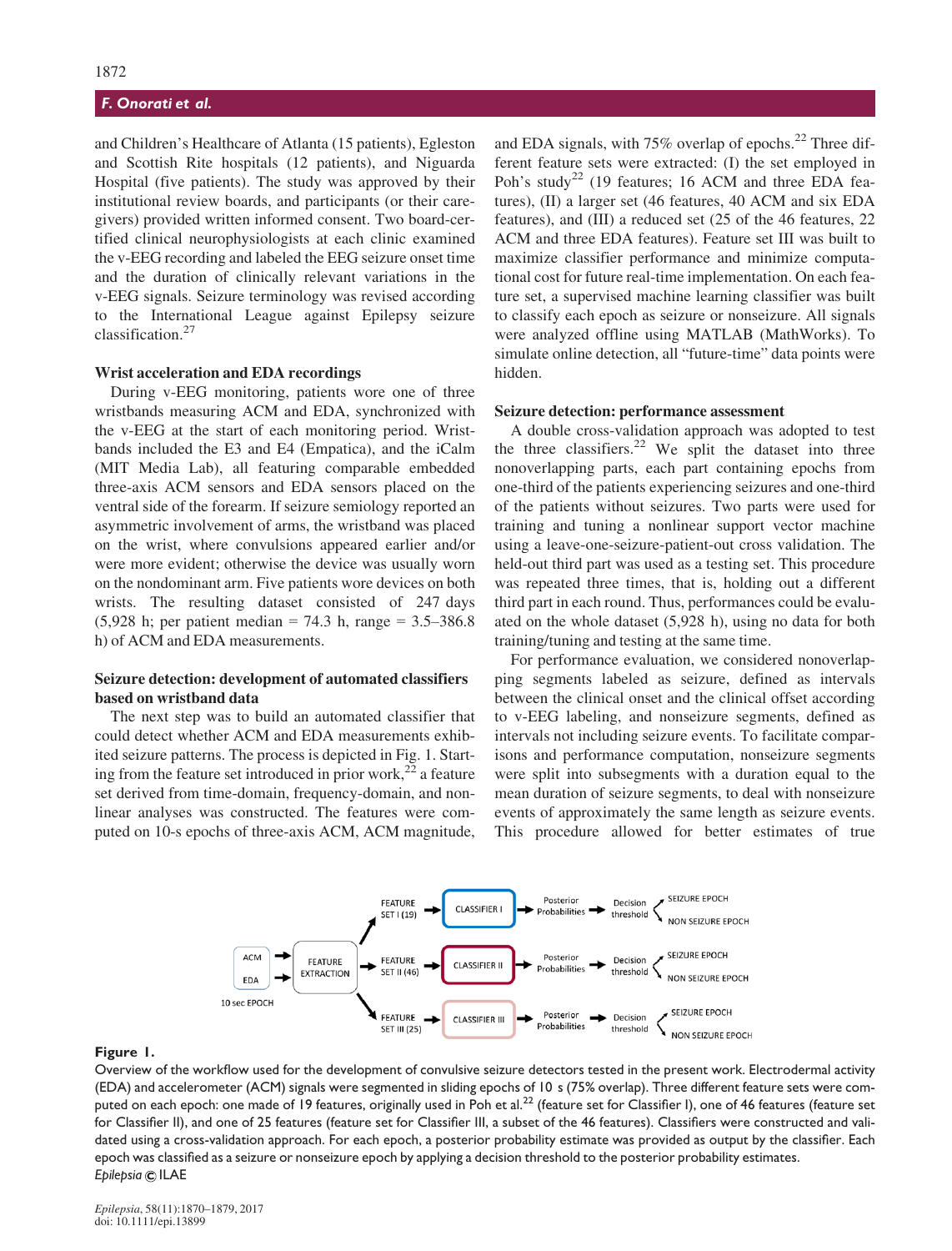negatives, a complicated task for systems trained to detect only the event of interest.<sup>28</sup> The numbers of seizure and nonseizure segments containing at least one alarm were accumulated for each of the three held-out third parts of data, obtaining the total number of true positives and false positives across all 5,928 h (247 days). Table S1 details the results from each held-out third of the data (i.e., each round), and the cumulative performances are reported in Results. Note that our reported results are more conservative than if the performances of the three cross-validation rounds were simply averaged.

Sensitivity (Sens) was obtained by dividing the total number of true positives (accumulated over the held-out thirds) by the total number of seizures. False positive rate (FPR) was obtained by dividing the total number of false positives by the total number of nonseizure segments (equivalently,  $100\%$  – specificity). The FAR was computed as the total number of false alarms divided by the total of 247 days. The resulting FPR/Sens and FAR/Sens pairs corresponding to different values of the classifier decision threshold were used to build receiver operating characteristic (ROC) curves (Fig. 2). The area under the curve (AUC) was computed on (FPR, Sens) ROC curves.<sup>29</sup> The optimal decision threshold was selected to provide the highest Sens with the lowest FAR, that is, the point closest to the upper left corner in the FAR/Sens ROC. To statistically compare the classifiers,

95% confidence intervals (CIs) for the Sens, the difference in Sens ( $\Delta$ Sens), the FPR, the difference in FPR ( $\Delta$ FPR),  $30$ and the  $AUC^{31}$  were used.

Additional performance metrics included the number of seconds between the seizure clinical onset and the classifier detection time (seizure detection latency), the number of detected seizures with respect to the total number of alarms (precision), the weighted mean between sensitivity and pre $cision<sup>32</sup>$  (F score), and the ratio between FAR and seizure rate (SR), both measured per day. The number of false alarms triggered during resting/sleeping periods was determined by applying a rest detection algorithm to ACM measurements.<sup>33</sup>

## Seizure characterization: estimating motion duration and postictal EDA response

To estimate the seizure motor duration, an online algorithm was implemented to designate a neighborhood where the standard deviation of the ACM was >0.05 g-unit (unit of gravitational acceleration). Pearson correlation was then performed between these estimated durations, and the durations assessed by v-EEG labeling.

To quantify each seizure's periictal EDA response (EDR), periictal EDA recordings were segmented from 60 min before v-EEG seizure onset to 120 min afterward. A "significant EDR" was identified when EDA



#### Figure 2.

Receiver operating characteristic (ROC) curves of the three classifiers under comparison obtained with a double cross-validation approach. The three classifiers differ in the feature set they use; Classifier I uses 19 features originally proposed by Poh et al.,<sup>22</sup> whereas Classifier II and Classifier III employ new sets of 46 and 25 features, respectively. The x-axis shows the false positive rate (FPR) and the false alarm rate (FAR; i.e., the number of false alarms in 24 h), whereas the y-axis shows the sensitivity (Sens; i.e., the percentage of detected seizures). A zoom at the top-left corner of the ROC is provided to better view the performances at higher Sens levels. In particular, at Sens  $\cong$  85%, FAR = 0.6 for Classifier I, FAR = 0.06 for Classifier II, and FAR = 0.04 for Classifier III. At Sens  $\cong$  90%, FAR = 1.5 for Classifier I, FAR = 0.16 for Classifier II, and FAR = 0.155 for Classifier III. Finally, at Sens  $\cong$  95%, FAR = 2 for Classifier I, FAR = 0.8 for Classifier II, and FAR = 0.2 for Classifier III. The three classifiers are able to detect all the convulsive seizures (Sens =  $100\%$ ) at the cost of a much higher FAR for Classifier I: 16.7 compared to 1.26 for Classifier II and 5.9 for Classifier III. Squares superimposed on each curve mark performance at the optimal decision threshold selected with a cost function maximizing Sens and minimizing FAR. Epilepsia © ILAE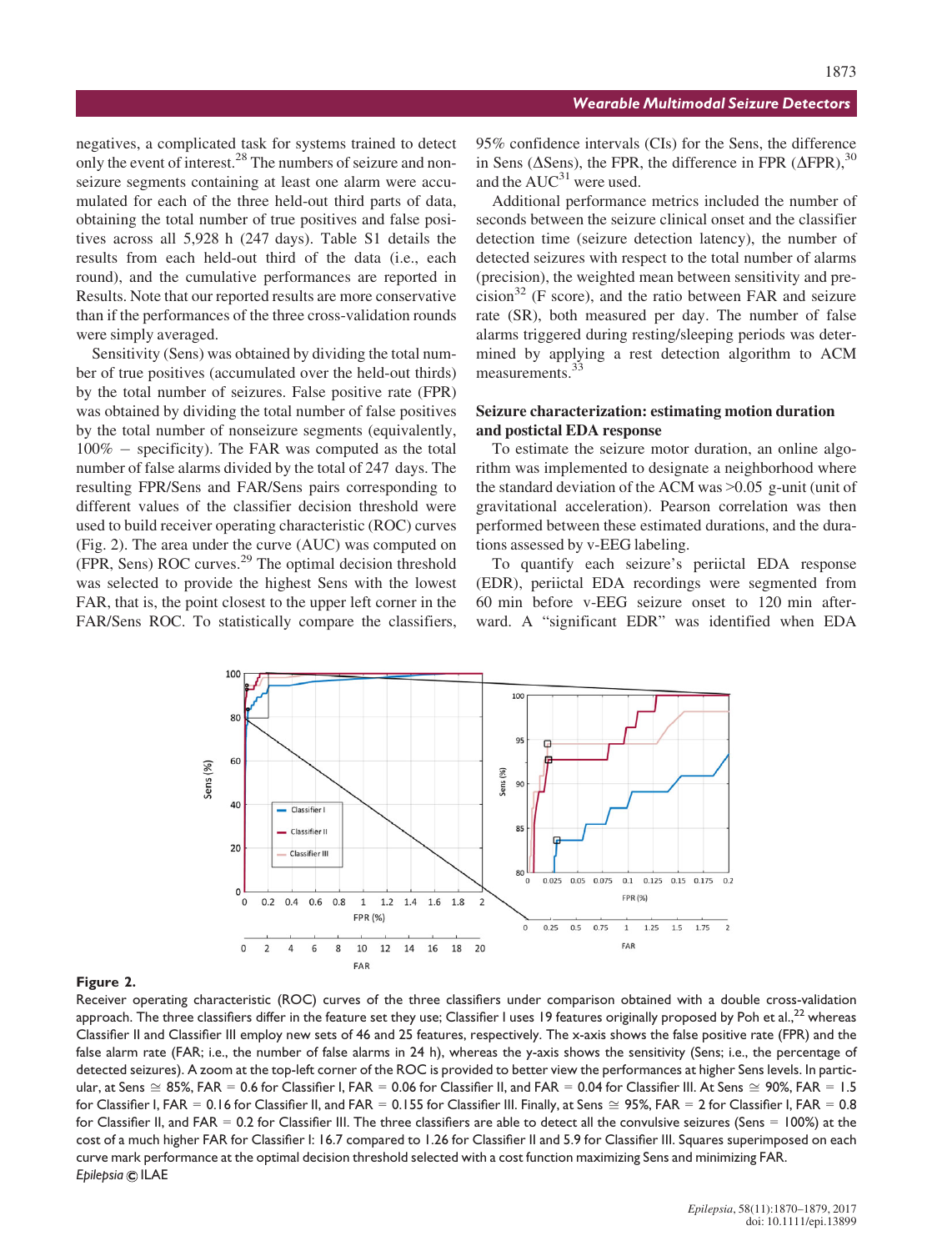increased more than twice the standard deviation of the preictal baseline.<sup>23,34</sup> The EDR was considered ended when the EDA fell below 10% of the EDA peak value. Significant EDRs were analyzed in terms of the peak amplitude with respect to the baseline, their response latency (i.e., the difference between the starting time of the EDR and the v-EEG onset), the response duration (i.e., the difference between the starting time and the ending time of the EDR), and the natural logarithm of the AUC of the rising phase from the starting time to the peak of the EDR, and of the total response from the starting time to the ending time of the EDR, called respectively LogAUCrise and LogAUCtot. These features were computed only for significant EDRs. Comparisons of preictal versus postictal measurements were performed through a two-sample Kolmogorov–Smirnov test. To account for multiple comparisons, the resulting p-values were adjusted through the false discovery rate (FDR) procedure.<sup>23</sup>

## **RESULTS**

## Seizure data collected with the ACM and EDA wristbands

Of 69 patients, 22 experienced at least one CS during their admission, providing a total of 55 recorded CSs, including six FTC and 49 FTCb seizures. None of the captured seizures was nonepileptic. Thirty-two CSs (12 patients) were recorded with Empatica E4, nine CSs (four patients) with Empatica E3, and 14 CSs (six patients) with the MIT iCalm. A more detailed summary of the recordings is given in Table 1. One hundred thirty-five seizures other than FTC and FTCb were recorded and are not considered in this work. Individual ACM magnitude and EDA signals during the periictal period are shown in Figs. S1 and S2, respectively. Because patients were not confined to bed during the monitoring period, recorded data contain activities in the clinical environment that involve convulsive-like movements of the wrist such as brushing teeth, eating, and washing. Additionally, some patients at Emory Healthcare, while being monitored during admissions, engaged in dancing (not seizure related).

| Table 1. Summary of recorded CSs             |             |  |
|----------------------------------------------|-------------|--|
| Number of patients (number with seizures)    | 69(22)      |  |
| Total number of CSs                          | 55          |  |
| Number of CSs per patient, range             | $1 - 7$     |  |
| Median seizure duration, s (range)           | 72 (38-410) |  |
| Number of FTCb seizures (number of patients) | 49 (20)     |  |
| Number of FTC seizures (number of patients)  | 6(2)        |  |
| Number of seizures occurring during sleep    | 19 (35%)    |  |
| .<br>-                                       |             |  |

Characteristics of CSs recorded with wristband sensors.

CSs, convulsive seizures; FTC, focal motor tonic–clonic (unilateral); FTCb, focal motor to bilateral tonic–clonic.

#### Performance comparison of CS detectors

A tradeoff exists between Sens and FAR, which can be described as follows. Consider the case of a detector that outputs "there is a seizure" at every moment. This detector will never miss a single seizure and will obtain Sens  $= 100\%$ ; however, getting an alert every moment would be insufferable. Dually, if a detector outputs "there is no seizure" at every moment, it will have  $FAR = 0$ , but it will also miss all the seizures (Sens  $= 0\%$ ). Therefore, we compared classifiers by means of ROC curves, which quantify the tradeoff between Sens and FAR, to maximize the Sens while minimizing the FAR. Overall, Classifier II and Classifier III have ROC curves that lie above Classifier I's ROC curve (Fig. 2), thus outperforming the previously published classifier. Comparisons between the AUC values of Classifier I and Classifier II ( $\triangle AUC = 0.0691$ , p = 0.015) and between the AUC values of Classifier I and Classifier III ( $\triangle AUC = 0.0728$ , p = 0.012) demonstrate statistically higher AUC values for the two novel classifiers (Table 2). At high levels of Sens, Classifier II and Classifier III achieved an FAR almost one order of magnitude lower than Classifier I (Fig. 2). Note that all three classifiers were able to detect all CSs (Sens  $= 100\%$ ) but with a much higher FAR for Classifier I: 16.7 compared to 1.26 for Classifier II (13 times higher) and 5.9 for Classifier III (three times higher).

At their optimal thresholds, marked by squares (Fig. 2), Classifier I detected 46 of 55 CSs (Sens =  $83.64\%$ ), including three (50%) FTC and 43 (87.7%) FTCb seizures; Classifier II detected 51 of 55 CSs (Sens =  $92.73\%$ ), including three (50%) FTC and 48 (97.9%) FTCb seizures; and Classifier III detected 52 of 55 CSs (Sens =  $94.55\%$ ), including three  $(50\%)$  FTC and 49  $(100\%)$  FTCb seizures (Table 2). Figure 3A shows the positive detections per patient. Sens values at the optimal thresholds were statistically different between Classifier II and Classifier I ( $\Delta$ Sens = 9.09%,  $CI<sub>ASens</sub> = 0.41–19.31%)$  and between Classifier III and Classifier I ( $\Delta$ Sens = 10.91%, CI $_{\Delta$ Sens = 1.78–21.74%). All classifiers detected the seizures before the v-EEG offset (Fig. 3B) with comparable latencies (Table 2), that is, med- $\tau$ ian = 31.2 s, range = 14.9–116 s (Classifier I); median = 29.3 s, range =  $13.8-153$  s (Classifier II); and median = 29.3 s, range = 14.8–151 s (Classifier III).

At each optimal threshold, 71 false alarms were generated by Classifier I (overall FAR =  $0.29$ ), 51 by Classifier II  $(FAR = 0.21)$ , and 50 by Classifier III (FAR = 0.20) over the 69 patients. FPR values at the optimal threshold (Table 2) were statistically different between Classifier II and Classifier I ( $\triangle$ FPR = 0.008%, CI $_{\triangle$ FPR = 0.001– 0.016%) and between Classifier III and Classifier I  $(\Delta FPR = 0.009\%, \text{ CI}_{\Delta FPR} = 0.002 - 0.017\%).$  Figure 3C shows histograms of individual patients' FAR values for each classifier. Most patients had fewer than one false alarm every 4 days (FAR < 0.25): 41 of 69 patients (60%) for Classifier I, rising to 49 patients (71%) for Classifier II and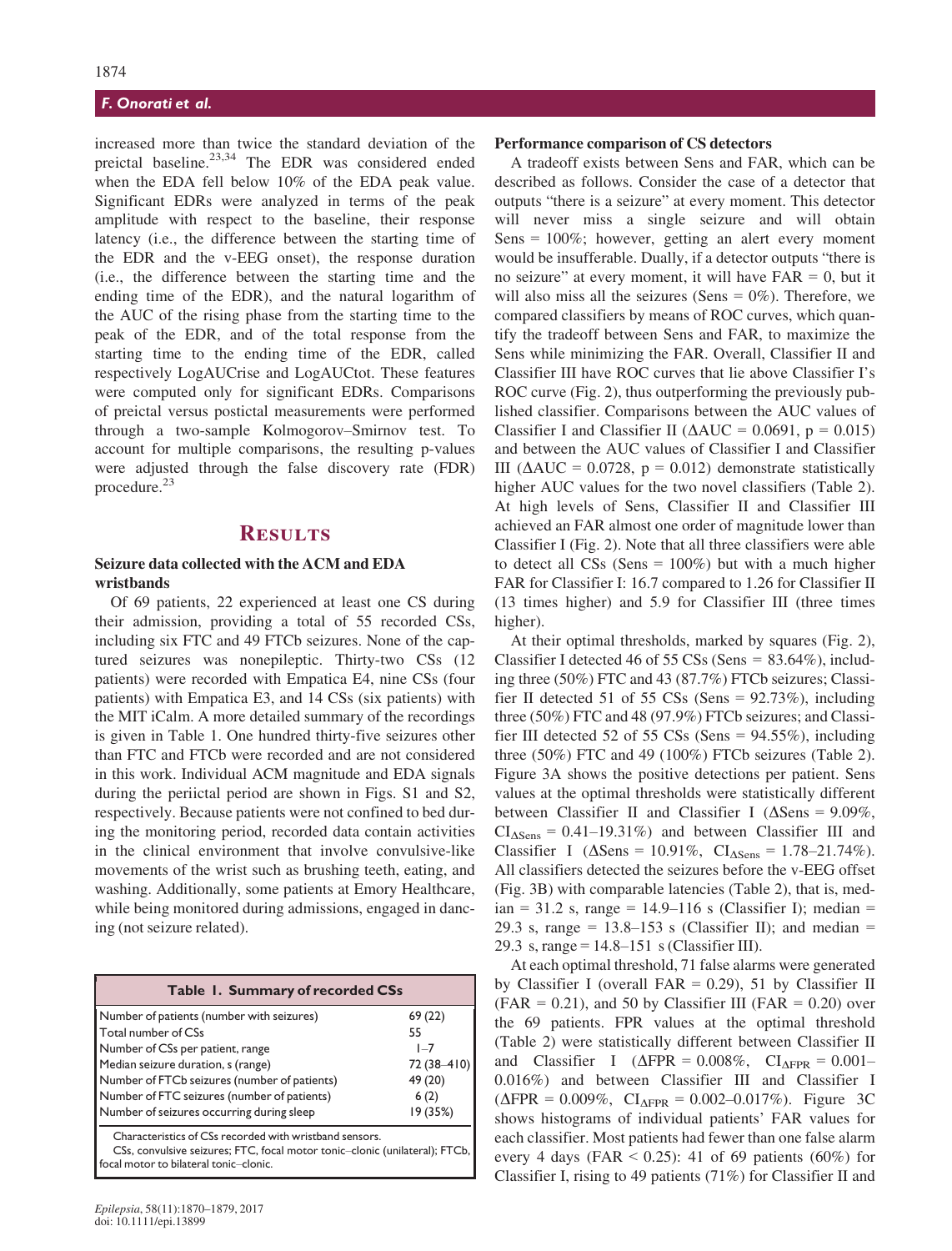| Table 2. Seizure detector performance comparison |                                     |                                     |                                     |
|--------------------------------------------------|-------------------------------------|-------------------------------------|-------------------------------------|
|                                                  | Classifier I                        | Classifier II                       | Classifier III                      |
| AUC                                              | $0.86$ , CI = $0.80 - 0.93$         | $0.93$ , CI = $0.89 - 0.98$         | $0.94$ , CI = $0.89 - 0.98$         |
| Sens                                             | $83.64\%$ , CI = 71.75-91.14%       | $92.73\%$ , CI = 82.74-97.14%       | $94.55\%$ , CI = 85.15-98.13%       |
| FPR                                              | $0.029\%$ , CI = 0.023-0.037%       | $0.021\%$ , CI = 0.016-0.028%       | $0.02\%$ , CI = 0.015-0.027%        |
| FAR                                              | 0.29                                | 0.21                                | 0.20                                |
| Detection latency, s                             | 31.2, range = $14.9 - 116$ , n = 47 | 29.3, range = $13.8 - 153$ , n = 51 | 29.3, range = $14.8 - 151$ , n = 52 |
| Precision                                        | 39%                                 | 50%                                 | 51%                                 |
| F score                                          | 0.53                                | 0.65                                | 0.67                                |
| FAR/SR                                           | 1.3                                 | 0.93                                | 0.91                                |

Detection latency is reported as median and minimum/maximum range values. Performance metrics are shown for the three classifiers under comparison. All metrics apart from the AUC refer to performances at each classifier's optimal decision threshold.

AUC, area under the receiver operating characteristic curve; CI, 95% confidence interval; FAR, false alarm rate (false alarms per day); FPR, false positive rate; n number of detected seizures; Sens, sensitivity; SR, convulsive seizure rate.

47 patients (69%) for Classifier III. In the worst case, some patients had up to two false alarms per day. The overall FAR/SR was lower for Classifier II and III compared to Classifier I (Table 2) with  $FAR/SR < 1$  for 20 of 22 seizure patients (90%) for both Classifier II and Classifier III. Classifier I showed an FAR/SR  $\leq$  1 for 14 seizure patients (64%; Fig. 3D). For Classifier I, four of 71 false alarms were generated during rest, whereas Classifiers II and III triggered no false alarms during rest.

## Seizure characterization based on wrist ACM and EDA signals

The automated estimation of seizure intervals reflected expert-labeled seizure duration. Correlation between the estimated duration of motor convulsions and the v-EEG– based duration was statistically significant  $(r = 0.73)$ ,  $p < 0.0001$ , Fig. 4A) for the detected seizures by Classifier III. Furthermore, 40 of 55 CSs (73%) exhibited a significant EDR upon seizure onset, including three of six FTC (50%) and 37 of 49 FTCb (76%) seizures. According to the FDR procedure, the autonomic dysregulation following CSs with a significant EDR lasted 13 min, as shown in Fig. 4B. Features of EDA profiles in the postictal period are summarized in Table S2.

## **DISCUSSION**

The present work introduces two novel automated machine learning classifiers for detecting convulsive epileptic seizures, by combining motor activity using ACM sensors with sympathetic activity measured as EDA. Both signals exhibit marked changes upon the onset of most  $\text{CSs.}^{22,23,34}$  Both classifiers can operate within a nonstigmatizing wrist-worn device, the location preferred by most patients,<sup>35</sup> providing wearability for EMU and home use.

#### Seizure detection

There have been previous attempts to build an automated motor seizure detector that combines EDA and ACM. The main limitation was a relatively low sample

number of seizures (16 FTCb seizures from seven pediatric patients $^{22}$  and 21 predominantly motor seizures from four patients<sup>36</sup>) recorded with one type of device at a single clinical site.<sup>22,36</sup> As a significant advance, we developed two new automated detectors and tested them on a much larger and more diverse pool of EMU data (55 CSs from 22 patients, adult and pediatric) collected at six clinical sites, with different clinical teams, and recorded with three different devices. This diversity, while requiring greater effort, boosts generalizability and overcomes the limitations of most studies. $11$ 

The results presented in the current study contribute to advancing the state of the art. The new Classifier II and Classifier III significantly and consistently outperformed Classifier I, trained using Poh's study<sup>22</sup> feature set. Whereas Classifier I missed nine seizures at its optimal threshold, Classifiers II and III missed four and three seizures, respectively. When tuning the three classifiers to the decision threshold at the same Sens level, Classifiers II and III yielded FARs one order of magnitude lower than Classifier I. As the training phases were performed on the same dataset, this direct comparison between Classifier I and the two novel classifiers is meaningful because none of the classifiers had an easier task than the others. Moreover, at their optimal decision thresholds, the two new classifiers were able to detect all nocturnal seizures, whereas Classifier I missed three (seizures 10, 24, and 25; Figs. S1 and S2). Also, the two new classifiers did not trigger any false alarms during quiescent periods. Many seizures and most SUDEPs are sleep-related; $37$  thus, accurate performance at night is vital.

All three classifiers provided detection latencies acceptable for most patients.<sup>38</sup> However, all failed to detect three FTC seizures from our youngest pediatric patient (age  $=$  4 years). Visual inspection of wristband signals reveals mild motor activity and no significant ictal EDR (seizures 32, 33, and 34; Figs. S1 and S2). To detect these seizures, it would be necessary to lower the decision threshold. In return, the FAR values of Classifier II and III would increase to values that may be too disruptive for some patients and families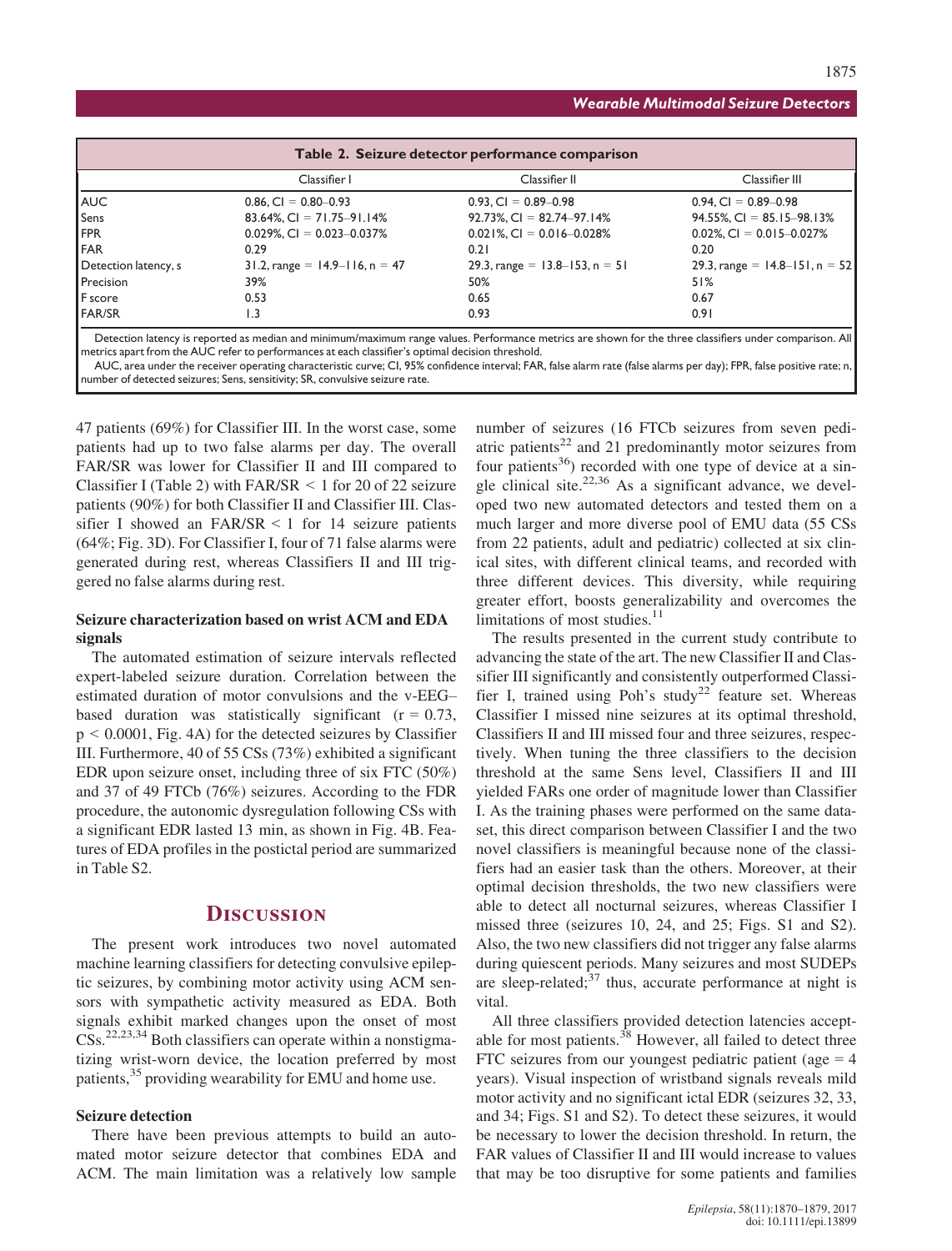

#### Figure 3.

(A) Number of detected convulsive seizures (CSs) per seizure patient ( $n = 22$ ) using the three different classifiers. (B) Latencies of detection (seconds relative to the start of the seizure determined using video-electroencephalography) for each seizure with the three classifiers. Each seizure is identified by seizure number (n = 55) and patient (PT) ID. The absence of colored bars indicates undetected CSs. (C) Histograms of false alarm rates (FAR; i.e., number of false alarms per 24 h) per patient ( $n = 69$ ) using the three classifiers. (D) Histograms of FAR/seizure rate (SR), that is, number of false alarms divided by the number of seizures per seizure patient ( $n = 22$ ), using the three classifiers. Epilepsia © ILAE

(i.e.,  $FAR > 1$ ), <sup>38</sup> even if they would be considerably lower (13 and three times, respectively) than Classifier I's FAR.

The two new methods in this study perform better than other published wrist-worn CS detectors using ACM alone. At its best decision threshold, Classifier III yields Sens = 94.55% and FAR = 0.19. A Sens  $\approx$  95% is acceptable for most patients<sup>38</sup> and is higher than the sensitivities reported for other devices, including SmartWatch (Sens = 31%, 16/51 GTC/FTCb seizures<sup>18</sup>; Sens = 88%, seven/eight GTC/FTCb seizures<sup>13</sup>; and Sens =  $92\%$ , 12/13 GTC/FTCb seizures<sup>39</sup>), Epi-Care Free (Sens =  $56\%$ , nine/ 16 FTCb seizures,  $^{19}$  Sens = 90%, 35/39 FTCb seizures<sup>15</sup>), and Epilert (Sens = 90%, 20/22 tonic/tonic–clonic seizures<sup>14</sup>). Epi-Care Free and Epilert showed, respectively, FAR =  $0.2^{15}$  and FAR =  $0.11$ ,  $^{14}$  both comparable to Classifier III's FAR  $= 0.20$ . Conversely, our two new methods achieved better sensitivity with similar FAR, on a larger dataset, over more clinical sites and using three different devices. One study using Smartwatch reported >204 false alarms, $13$  and another 81 false alarms; $39$  however, their total recording hours were not reported, making their FAR indeterminate.

Another variable to evaluate the impact of a wearable seizure detector for patients is the ratio of the number of false alarms versus the number of seizures per patient.<sup>12</sup> Our novel classifiers achieved a ratio < 1 for most of the patients, and the overall ratio of the total number of false alarms to the total number of seizures was  $\sim$ 1, which is acceptable for most patients and caregivers.<sup>38</sup>

It was not possible to perform a direct comparison on our dataset with respect to the ACM+EDA classifier proposed by another group.<sup>36</sup> These authors achieved a sensitivity of 90.5% on 21 motor seizures, and they reported that "while in the aforementioned study (n.b., Poh's study<sup>22</sup>) only one false alarm per day was encountered, we encountered a high number of false alarms."<sup>36</sup> Comparing our two new classifiers at Sens = 90%, Classifier II and Classifier III reached an FAR of approximately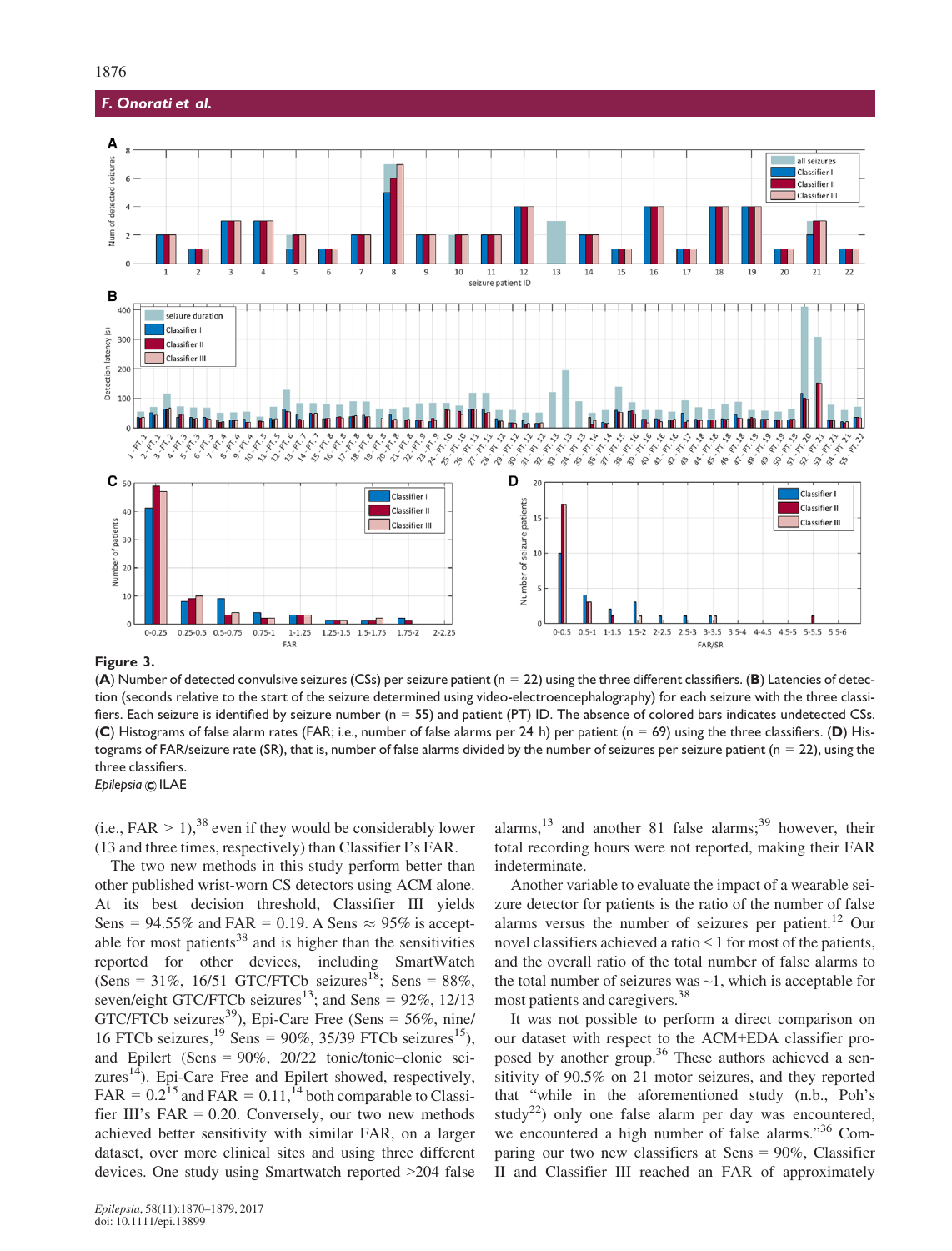

#### Figure 4.

Seizure characterization. (A) Correlation (Pearson correlation coefficient, r) between seizure duration assessed by video-electroencephalography (v-EEG) labeling and estimated duration based on ictal accelerometer analysis, performed on convulsive seizures (CSs) detected by Classifier III at its optimal threshold ( $n = 52$ ). The green dotted line represents the linear regression line. (B) High-resolution profiles of autonomic alterations computed every minute during a periictal period of 3 h (1 h before the onset, 2 h afterward), aligned to the EEG seizure onset. The square associated with each epoch represents the median electrodermal activity level across CSs; the bars span the interquartile range ( $n = 55$ ). Each 60-s postictal measurement epoch was sequentially compared with the baseline level taken as the average of the entire 60-min preictal period. Epochs in red indicate statistically significant epochs after accounting for multiple comparisons using the false discovery rate controlling procedure ( $p < 0.05$ , two-sample Kolmogorov–Smirnov test). Epilepsia © ILAE

0.12 and 0.16, respectively, which is a substantial improvement.

#### Seizure characterization

EDA and ACM data offer the opportunity to objectively characterize seizure physiology, beyond capabilities provided by systems based on motion alone (ACM and/or EMG). ACM analysis permitted reliably estimating seizure durations, except in one case in which convulsions were preceded by a long nonmotor lead-in (seizure 52 in Fig. S1, an outlier in Fig. 3A). Moreover, our data confirmed previous findings showing considerable autonomic activation in the early postictal phase reflected by a significant EDR, comparable to values reported in Poh's study.<sup>23</sup> However, Poh's study reported that all FTCb seizures (12 of 12) exhibited an EDR significantly higher than baseline for >50 min, whereas we observed such a response for 73% of CSs (50% of FTC and 76% of FTCb) lasting 13 min on average. This discrepancy could be explained our analyzing a larger, more heterogeneous population, whereas Poh's<sup>23</sup> population focused on pharmacologically refractory pediatric patients undergoing a workup toward epilepsy surgery. A possible explanation is that more severe cases of epilepsy (e.g., with earlier age of onset, refractory to multiple antiepileptic drugs, and needing presurgical evaluation) are associated with higher and longer EDRs. The measure of the autonomic impact of each seizure has previously been found to correlate with the duration of PGES after FTCb and GTC seizures, $23,34$  which has been proposed as a biomarker for SUDEP.<sup>5</sup> Although no device has been shown to reduce the risk of SUDEP, which would require very large studies,

incorporating EDA analysis in a home seizure detector may help to identify, characterize, and alert caregivers to potentially dangerous seizures.

#### Limits and future work

The main limitation of our study and of all studies in this space is that patients were not in their home settings. Although patients could get out of bed, shake dice, dance, play gesture-controlled video games, brush their teeth, and so forth, in everyday life patients may be more likely to engage in sports and physical labor that may lead to higher FARs. Real-time performance assessment outside of EMUs is essential to ascertain that the system will perform well for most patients.<sup>12</sup> To this aim, the main challenge will be to collect accurate ground truth data in real life, which would likely require a multimodal system.<sup>32</sup> Even if ambulatory EEG devices are reliable, $40$  they are uncomfortable, encumbering, and less preferred to wristbands by patients.<sup>35</sup> Selfreports are not an accurate standalone alternative.<sup>8,9</sup>

New technologies offer the opportunity for applying machine learning as a tool within precision medicine, tuning the classifier to provide optimal tailored performance for each patient, taking into account the patient's unique seizure features and cost of false alarms compared to true detections, which can depend upon seizure frequency.<sup>38</sup> Thus, future systems may be personalized to provide the best performance for each patient based on longitudinal real-life data collection.

Another important limitation of this study is that analyses were done retrospectively, differently from abovementioned studies with real-time analysis.13,15,18,19,39 Based on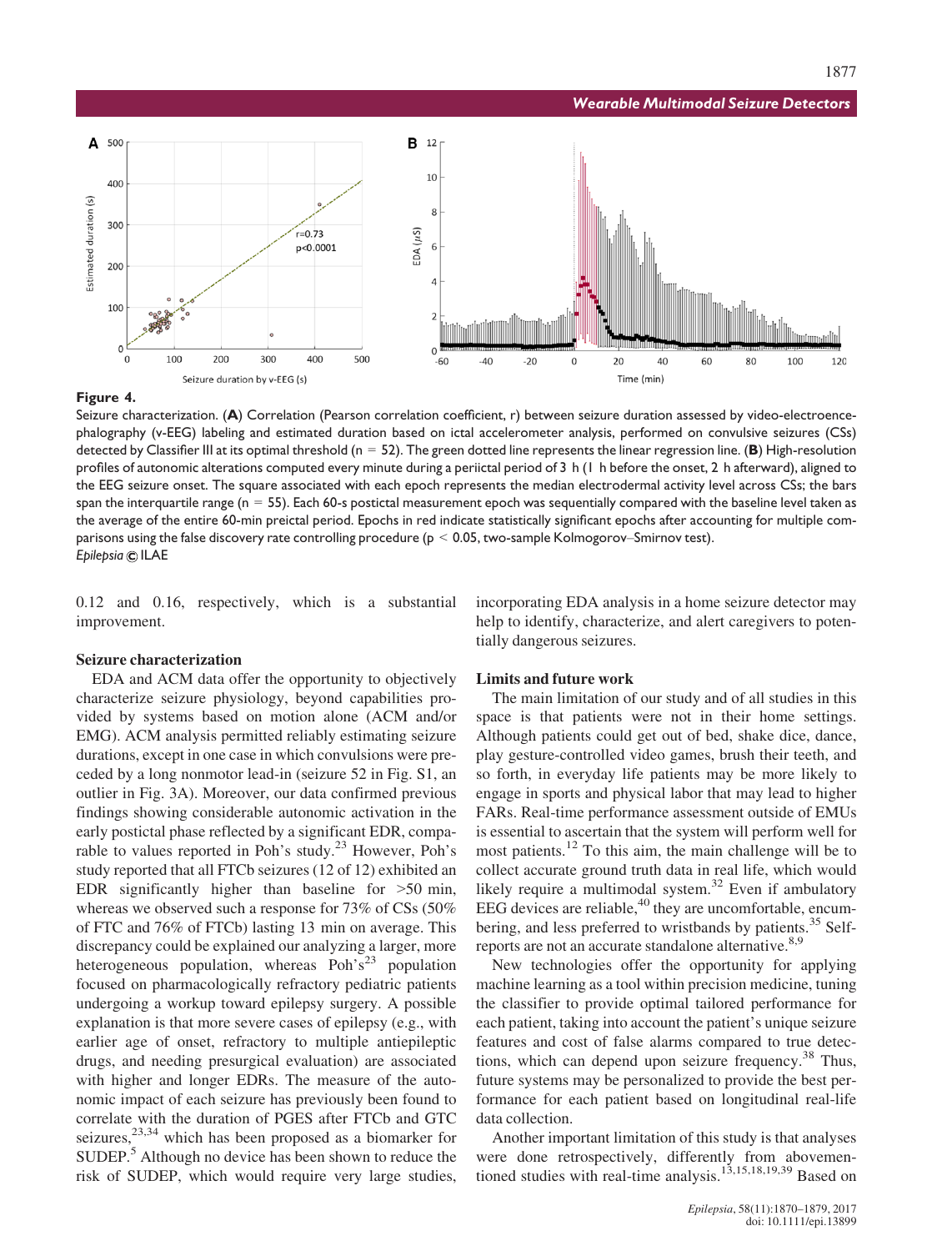the robust cross-validation approach on a large number of CSs and on our simulated real-time processing, our expectation is that performance of an algorithm embedded in a real-time system will not change significantly (as verified by preliminary tests underway). Future work will train a classifier using feature set III on all the data, and apply it on a separate test set in a prospective validation study, with real-time analysis and seizure detection.

Future work should also involve evaluation of the algorithm for other types of motor seizures, for example, hypermotor or clonic. The EDA might also help detect and characterize seizures with subtle or no motor movement. A recent review suggests that the EDA signal is one of the most promising alternatives for a widespread variety of epileptic episodes.<sup>24</sup> A study with an Empatica E3 wristband reported that 97% of 34 predominantly nonmotor seizures could be detected with a hierarchical classifier based on EDA.<sup>36</sup> However, using mainly EDA dramatically decreased specificity; thus, information from other physiological signals is necessary to detect nonconvulsive seizures, such as heart rate and arterial oxygenation.<sup>41</sup> Finally, a seizure detector incorporating EDA could be suitable for other important applications, such as identifying triggering factors reflected in autonomic activations (e.g., stress or deep sleep) or using EDA biofeedback for training patients to prevent epileptic seizures.<sup>42</sup>

## **ACKNOWLEDGMENTS**

The authors would like to thank Francesca Coughlin at Boston Childrens Hospital, Sarah Barnard at New York University Langone Medical Center, Kevin Taylor at Emory and Children's Healthcare of Atlanta Hospital, Anita Curran at Lifespan and Rhode Island Hospital, and Katrina Sambusida at Niguarda Hospital, for their generous support in helping collect and label v-EEG and wristband data. Some of this work was supported by grants from the Epilepsy Foundation, Norman Prince Neurosciences Institute, Brown Institute for Brain Sciences, Epilepsy Research Foundation, American Epilepsy Society, Patient-Centered Outcomes Research Institute, Pediatric Epilepsy Research Foundation, Citizens United for Research in Epilepsy Foundation, HHV-6 Foundation, Lundbeck, Eisai, Upsher-Smith, Acorda Therapeutics, and Pfizer.

## Conflict of Interest

Rosalind W. Picard, Simone Tognetti, Daniel Bender, Francesco Onorati, Giulia Regalia, Matteo Migliorini, and Chiara Caborni are employees of Empatica, which manufactured two of the devices used in this work and developed the two new algorithms tested in this work. Tobias Loddenkemper is part of pending patent applications to detect and predict seizures and to diagnose epilepsy with devices different from the ones used in this work. Tobias Loddenkemper, Claus Reinsberger, W. Curt LaFrance Jr, and Andrew S. Blum have received sensors from Empatica and Affectiva to perform the reported research. The remaining authors have no conflict of interest. Authors confirm that they have read the Journal's position on issues involved in ethical publication and affirm that this report is consistent with those guidelines.

## **REFERENCES**

1. Institute of Medicine (U.S.) Committee on the Public Health Dimensions of the Epilepsies. Epilepsy across the spectrum: promoting health and understanding. Washington, DC: National Academies Press; 2012.

- 2. Cheshire W, Tatum W. Sudden unexpected death in epilepsy. Hospital physician board review manual: epilepsy. Vol 2 (part 5) Wayne, PA: Turner White Communications; 2014.
- 3. Devinsky O, Nashef L. SUDEP: the death of nihilism. Neurology 2015;85:1534–1535.
- 4. Ryvlin P, Nashef L, Lhatoo SD, et al. Incidence and mechanisms of cardiorespiratory arrests in epilepsy monitoring units (MORTEMUS): a retrospective study. Lancet Neurol 2013;12:966–977.
- 5. Lhatoo SD, Nei M, Raghavan M, et al. Nonseizure SUDEP: sudden unexpected death in epilepsy without preceding epileptic seizures. Epilepsia 2016;57:1161–1168.
- 6. Dlouhy BJ, Gehlbach BK, Kreple CJ, et al. Breathing inhibited when seizures spread to the amygdala and upon amygdala stimulation. J Neurosci 2015;35:10281–10289.
- 7. Seyal M, Bateman LM, Li C-S. Impact of peri-ictal interventions on respiratory dysfunction, post-ictal EEG suppression, and post-ictal immobility. Epilepsia 2013;54:377–382.
- 8. Fisher RS, Blum DE, DiVentura B, et al. Seizure diaries for clinical research and practice: limitations and future prospects. Epilepsy Behav 2012;24:304–310.
- Hoppe C, Poepel A, Elger CE. Epilepsy: accuracy of patient seizure counts. Arch Neurol 2007;64:1595–1599.
- 10. Van de Vel A, Cuppens K, Bonroy B, et al. Non-EEG seizure-detection systems and potential SUDEP prevention: state of the art. Seizure 2013;22:345–355.
- 11. Jory C, Shankar R, Coker D, et al. Safe and sound? A systematic literature review of seizure detection methods for personal use. Seizure 2016;36:4–15.
- 12. Van Andel J, Thijs RD, de Weerd A, et al. Non-EEG based ambulatory seizure detection designed for home use: what is available and how will it influence epilepsy care? Epilepsy Behav 2016;57:82–89.
- 13. Lockman J, Fisher RS, Olson DM. Detection of seizure-like movements using a wrist accelerometer. Epilepsy Behav 2011;20:638– 641.
- 14. Kramer U, Kipervasser S, Shlitner A, et al. A novel portable seizure detection alarm system: preliminary results. J Clin Neurophysiol 2011;28:36–38.
- 15. Beniczky S, Polster T, Kjaer TW, et al. Detection of generalized tonic– clonic seizures by a wireless wrist accelerometer: a prospective, multicenter study. Epilepsia 2013;54:e58–e61.
- 16. Szabó CÁ, Morgan LC, Karkar KM, et al. Electromyography-based seizure detector: preliminary results comparing a generalized tonic– clonic seizure detection algorithm to video-EEG recordings. Epilepsia 2015;56:1432–1437.
- 17. Conradsen I, Beniczky S, Hoppe K, et al. Automated algorithm for generalized tonic–clonic epileptic seizure onset detection based on sEMG zero-crossing rate. IEEE Trans Biomed Eng 2012;59:579–585.
- 18. Patterson AL, Mudigoudar B, Fulton S, et al. SmartWatch by SmartMonitor: assessment of seizure detection efficacy for various seizure types in children, a large prospective single-center study. Pediatr Neurol 2015;53:309–311.
- 19. Van de Vel A, Verhaert K, Ceulemans B. Critical evaluation of four different seizure detection systems tested on one patient with focal and generalized tonic and clonic seizures. Epilepsy Behav 2014;37:91–94.
- 20. Milosevic M, Van de Vel A, Bonroy B, et al. Automated detection of tonic–clonic seizures using 3D accelerometry and surface electromyography in pediatric patients. IEEE J Biomed Health Inform 2016;20:1333–1341.
- 21. Conradsen I, Beniczky S, Wolf P, et al. Automatic multi-modal intelligent seizure acquisition (MISA) system for detection of motor seizures from electromyographic data and motion data. Comput Methods Programs Biomed 2012;107:97–110.
- 22. Poh M-Z, Loddenkemper T, Reinsberger C, et al. Convulsive seizure detection using a wrist-worn electrodermal activity and accelerometry biosensor. Epilepsia 2012;53:e93–e97.
- 23. Poh M-Z, Loddenkemper T, Reinsberger C, et al. Autonomic changes with seizures correlate with post-ictal EEG suppression. Neurology 2012;78:1868–1876.
- 24. Ulate-Campos A, Coughlin F, Gaínza-Lein M, et al. Automated seizure detection systems and their effectiveness for each type of seizure. Seizure 2016;40:88–101.